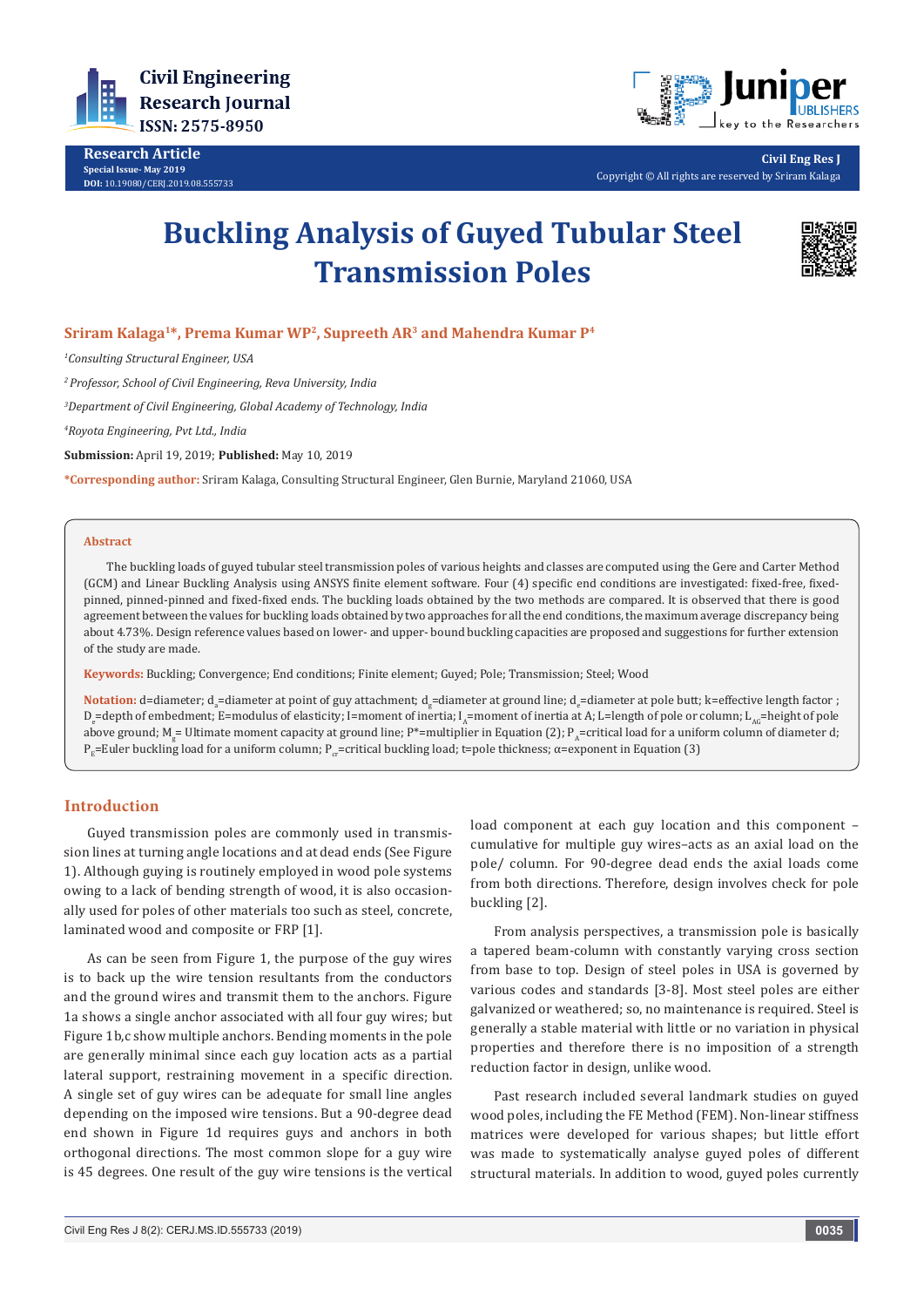

include tubular steel, pre-stressed concrete, laminated wood and fibre-reinforced polymer (composite) poles. This study is

> umns is contained in the classic 1968 paper by Gere & Cater [18] where expressions were derived for the buckling strength of various steel beam-columns for different end conditions. This study provided the foundation for estimating the buckling capacity of wood poles.

> part of an undertaking towards that larger goal which comprises

of several papers on guyed transmission poles.

Peabody & Wekezer [19] investigated the buckling strength of transmission and distribution poles using the FEM. Buckling capacities were determined with an Eigenvalue approach using elastic and geometric stiffness matrices of beam elements. One important conclusion drawn in this study is that assuming the unbraced length of the beam-column as the distance from the lowest guy to the ground can lead to a dangerous overestimation of the buckling strength. This implies that a more rational approach would be to consider the entire pole above the ground as a candidate for buckling.

The ASCE Manual 91 [4] is another design reference for guyed transmission structures. This Manual also refers to the Gere-Carter Method and discusses the difficulties associated with real-life boundary conditions. Idealized end conditions rarely

The aim of this paper is to investigate the buckling behaviour of guyed steel transmission poles employing the FEM and verify the values of the buckling loads with theoretical estimates. A set of 20 tubular steel poles representing the most common sizes and classes of poles utilized in guying situations, together with four kinds of end conditions, were considered. Only linear elastic buckling is studied. Although initial out-of-straightness is often important in buckling patterns, it is not considered here. This paper is intended to be the second of a series of papers on guyed poles; others will be on wood, pre-stressed concrete, laminated wood and composite poles.

### **Literature Review**

Theoretically, a transmission pole of any material is a tapered beam-column with constantly varying cross section from base to top. As such, analytical modelling involves the challenge of incorporating stiffness matrices into analysis algorithms. A significant amount of work had been directed therefore towards formulating finite element stiffness matrices to handle tapered beam-columns [9-17]. The earliest study on tapered beam-col-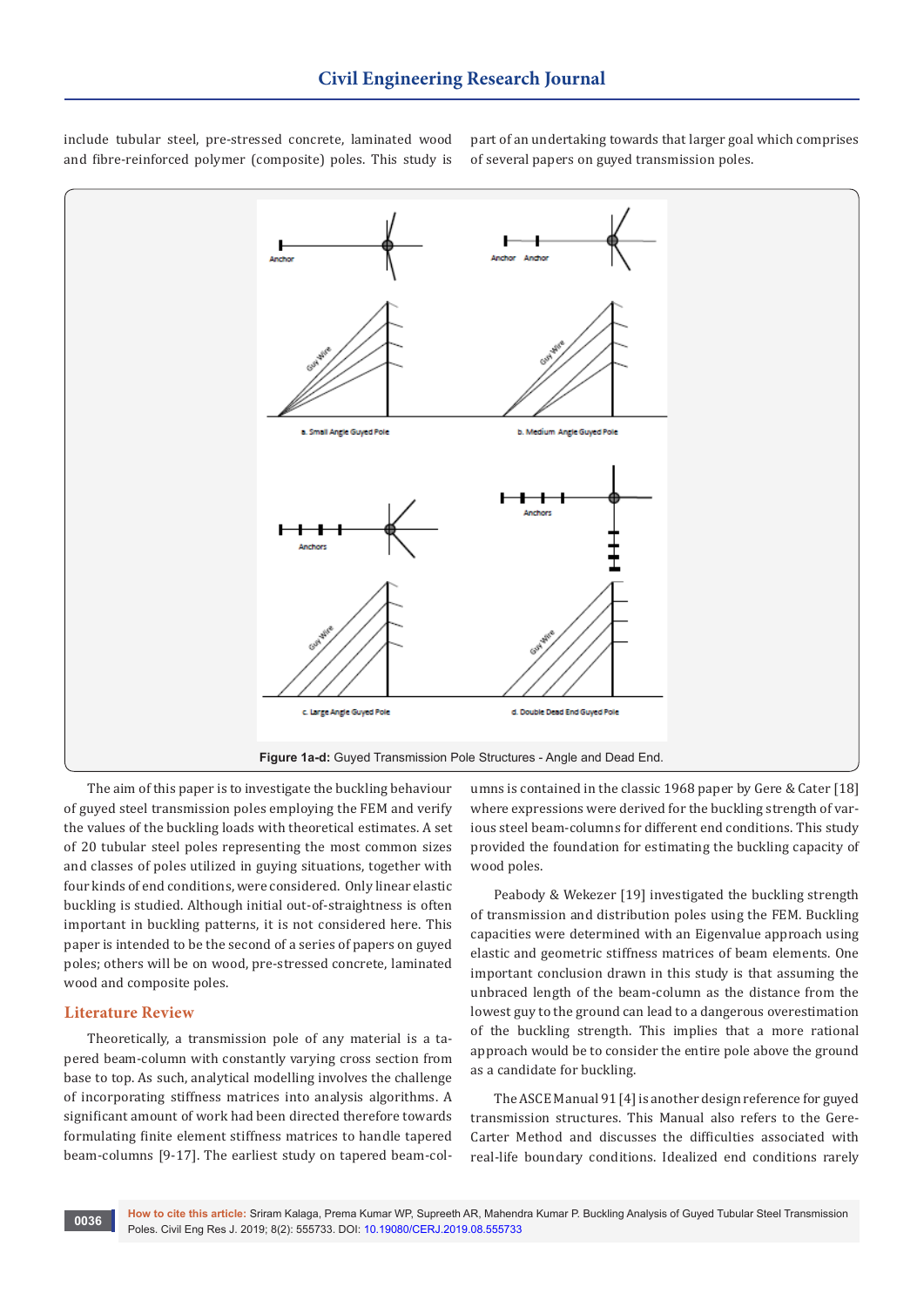exist in real poles. An important point made in the Manual is that most theoretical methods, including the Gere-Carter Method, lead to large errors in situations where the capacity of the pole is controlled by bending stresses amplified by large compressive loads (i.e.) a true nonlinear beam-column behaviour. Based on a nonlinear finite element analysis of a guyed pole, including guy wires modelled as cable elements, it is shown that theoretical estimates are ½ to 2½ times that predicted by the FEM. It is therefore left to the design engineer to adopt a reasonable factor of safety in using theoretical procedures.

The RUS Bulletin 153 [20] also contains another procedure to compute elastic buckling loads of wood poles. It is based on the American Institute of Timber Construction (AITC) approach which suggests that the critical section for a guyed wood pole is located at 2/3 the distance of from the ground to the bottommost guy attachment. It also recommends a minimum factor of safety of 1.50 to be applied to the computed loads. Subsequent studies suggested that the RUS procedure is more conservative than the Gere-Carter Method (GCM). Commercial computer programs such as PLS-Pole [21] include both the GCM and RUS options for users. Despite a number of theoretical and analytical investigations, no full-scale tests were performed to confirm and generalize the observations from those studies.

#### **End Conditions of Guyed Poles**

IEEE 751 [7] discusses the issue in detail. The end restraints in guyed poles are difficult to evaluate. Poles with bi-sector guys, as seen in Figure 1a-c, approximate a condition of being pinned at the point of guy attachment and fixed at the base, *in plane of the guy wire*. However, at 90 degrees to this plane, the pole is basically a free cantilever. Also, it is generally believed that the conductors also offer some kind of restraint. Therefore, the overall effective boundary conditions may be between the fixed-free  $(k=2)$  and fixed-pinned  $(k=0.7)$ . For 90 degree guyed dead ends as shown in Figure 1d, the fixed-pinned condition occurs in both planes (k=0.7). Some engineers question whether the guy wires restrain lateral motion sufficiently to justify a k=0.7. Due to this, routine designs assume k=1. (See Figure 1e for configuration of various boundary conditions).



#### **Euler's Elastic Buckling Theory**

A column is considered stable only if the critical elastic buckling load (or Euler load) is not exceeded. The elastic buckling load of a column is defined as the axial load that is just sufficient to keep an initially straight, perfectly elastic bar in a slightly bent form. This load is usually taken as the ultimate load that the column can support, assuming the column is relatively slender and buckling occurs in the elastic range. The Euler's critical buckling load for long slender columns of uniform section is given by:

$$
P_E = \frac{\pi EI}{\left(kL\right)^2} \tag{1}
$$

where:

 $P<sub>v</sub>$  = critical buckling load

 $k =$  effective length factor

 $L = actual length of column$ 

- E = modulus of elasticity of column material
- I = least moment of inertia of the column cross-section

Equation (1) is obviously applicable only to uniform, homogenous columns where the axial load is concentrically applied at the end of the column. This assumption is not valid for a guyed tapered pole: constantly varying cross section aside, a typical guyed transmission pole has axial loads from guy wires applied intermittently at various heights along the pole. Hence Euler theory cannot be directly used for such poles.

**How to cite this article:** Sriram Kalaga, Prema Kumar WP, Supreeth AR, Mahendra Kumar P. Buckling Analysis of Guyed Tubular Steel Transmission **Poles. Civil Eng Res J. 2019; 8(2): 555733. DOI: [10.19080/CERJ.2019.08.555733](http://dx.doi.org/10.19080/CERJ.2019.08.555733)**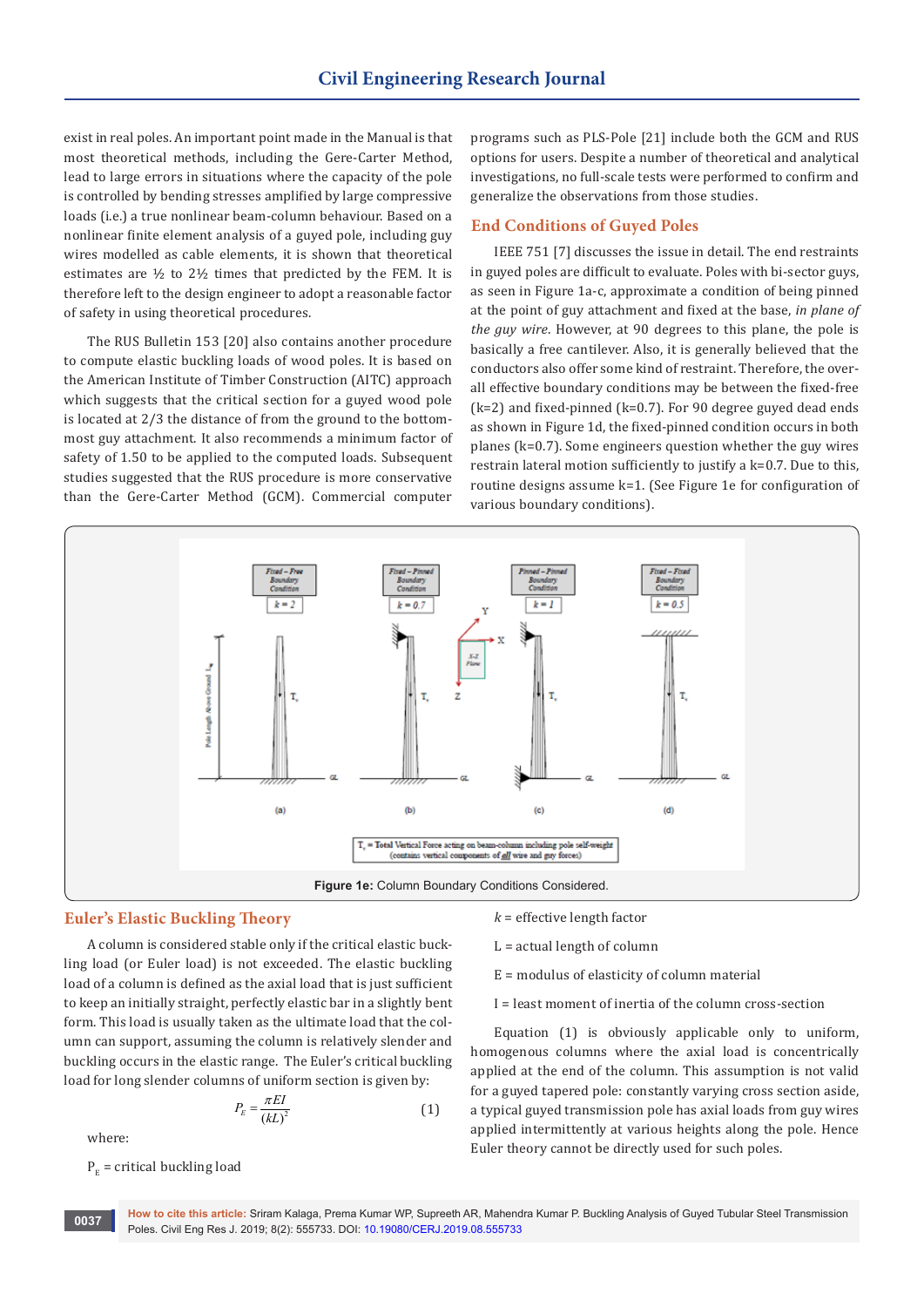### **Gere and Carter Method**

The Gere and Carter Method (GCM) [18] is commonly used in practice for calculating critical buckling loads for guyed tapered wood poles. This method proposes modification to the Euler's critical buckling equation as follows:

$$
P_{cr} = P_A P^* \tag{2}
$$

where:

 $P_{A}$  = Critical load for a uniform column with circular sections having diameter d (at guy attachment)

 $P^*$  = A multiplier dependent on the end conditions of the column

$$
= \left\{ \frac{d_g}{d_a} \right\}^a \tag{3}
$$

where

 $\alpha$  = An exponent that is a function of shape of the column

 $d_a$  = Diameter at point of guy attachment

d<sub>g</sub>= Diameter at the ground line

 $L =$  Distance from ground line to the point of guy attachment

Equations for  $P_{A}$  and  $P^{*}$  for various end conditions [7] are summarized in Table 1.

| Table 1: Equations for various end conditions for a tapered pole. |  |  |  |
|-------------------------------------------------------------------|--|--|--|
|-------------------------------------------------------------------|--|--|--|

| <b>End Conditions</b> | <b>PA</b>                     | $P*$                                          |
|-----------------------|-------------------------------|-----------------------------------------------|
| Fixed-Free            | $\frac{\pi^2 EI_A}{(2.0L)^2}$ | $\left\{\frac{d_{g}}{d_{a}}\right\}$          |
| Fixed-Pinned          | $\frac{\pi^2 EI_A}{(0.7L)^2}$ | 2.0<br>$\left\{\frac{d_{g}}{d_{g}}\right\}$   |
| Pinned-Pinned         | $\frac{\pi^2 EI_A}{(1.0L)^2}$ | $\left\{\frac{d_{g}}{d_{a}}\right\}$          |
| Fixed-Fixed           | $\frac{\pi^2 EI_A}{(0.5L)^2}$ | n 2.0<br>$\left\{\frac{d_{g}}{d_{a}}\right\}$ |

The Gere and Carter Method assumed that the column is initially perfectly straight, elastic and compressed by an axial load. It is a theoretical method verified by limited tests on steel shapes for tapered poles of various open and closed cross sections subject to only axial load.

When using this method for NESC ice and wind loads with specific load factors, it is recommended to use a factor of safety between 2.50 and 3.0 [8]. For extreme wind loads, where all load factors are 1.0, the resulting factors of safety will be between 1.5 and 2.0. For pure dead ends, higher safety factors must be used due to larger axial loads.

#### **Application to Selected Steel Poles**

As opposed to round wood poles where the cross section is solid and round, all tubular steel poles are multi-sided with a specific plate thickness. Dodecagonal (12-sided) poles are standard for transmission applications which can be sometimes idealized as near circular. Plate thickness varies from a minimum of 3/16 inch (4.75mm) and above.

Five (5) steel poles ranging in length from 50ft. to 70ft. (15.2m to 21.3m), involving four (4) pole classes and four (4) specific boundary conditions are studied. This set of 5x4=20 galvanized poles represents the most common sizes of poles utilized in guying situations [22]. The definition of a pole class is illustrated in Figure 2 while Table 2 shows the numerical values of lateral loads associated with RUS pole classes [5,6]. Other design properties of these poles are shown in Tables 3a and Table 3b. All selected poles are 12-sided in cross-section. The values of the critical buckling load obtained by the Gere and Carter Method are given in Table 4. These values are computed using a custom spreadsheet developed for the purpose. In all cases, the effective length for buckling is taken as the pole height above ground  $L_{ac}$ .

| <b>Steel Pole Class</b> |                                                                            |                                          |  |  |  |  |  |
|-------------------------|----------------------------------------------------------------------------|------------------------------------------|--|--|--|--|--|
| <b>Designation</b>      | <b>Minimum Ultimate Moment</b><br>Capacity 5 ft. from Pole Top<br>(kip-ft) | <b>Lateral Load at</b><br>Tip (lbs.) $*$ |  |  |  |  |  |
| $S-12.0$                | 96                                                                         | 12,000                                   |  |  |  |  |  |
| $S-11.0$                | 88                                                                         | 11,000                                   |  |  |  |  |  |
| $S-10.0$                | 80                                                                         | 10,000                                   |  |  |  |  |  |
| $S-09.0$                | 72                                                                         | 9,000                                    |  |  |  |  |  |
| $S-08.0$                | 64                                                                         | 8,000                                    |  |  |  |  |  |
| $S-07.4$                | 57                                                                         | 7,410                                    |  |  |  |  |  |
| $S-06.5$                | 50                                                                         | 6,500                                    |  |  |  |  |  |
| $S-05.7$                | 44                                                                         | 5,655                                    |  |  |  |  |  |
| $S-04.9$                | 38                                                                         | 4,875                                    |  |  |  |  |  |
| $S-04.2$                | 32                                                                         | 4,160                                    |  |  |  |  |  |
| $S-03.5$                | 27                                                                         | 3,510                                    |  |  |  |  |  |
| $S-02.9$                | 23                                                                         | 2,925                                    |  |  |  |  |  |
| $S-02.4$                | 19                                                                         | 2,405                                    |  |  |  |  |  |
| $S - 02.0$              | 15                                                                         | 1,950                                    |  |  |  |  |  |

1ft.=30.48cm, 1lb.=4.45N, 1kip-ft=1.356kN-m

*\* Applied 2 ft from the tip of the pole*

(Courtesy: RUS/USDA)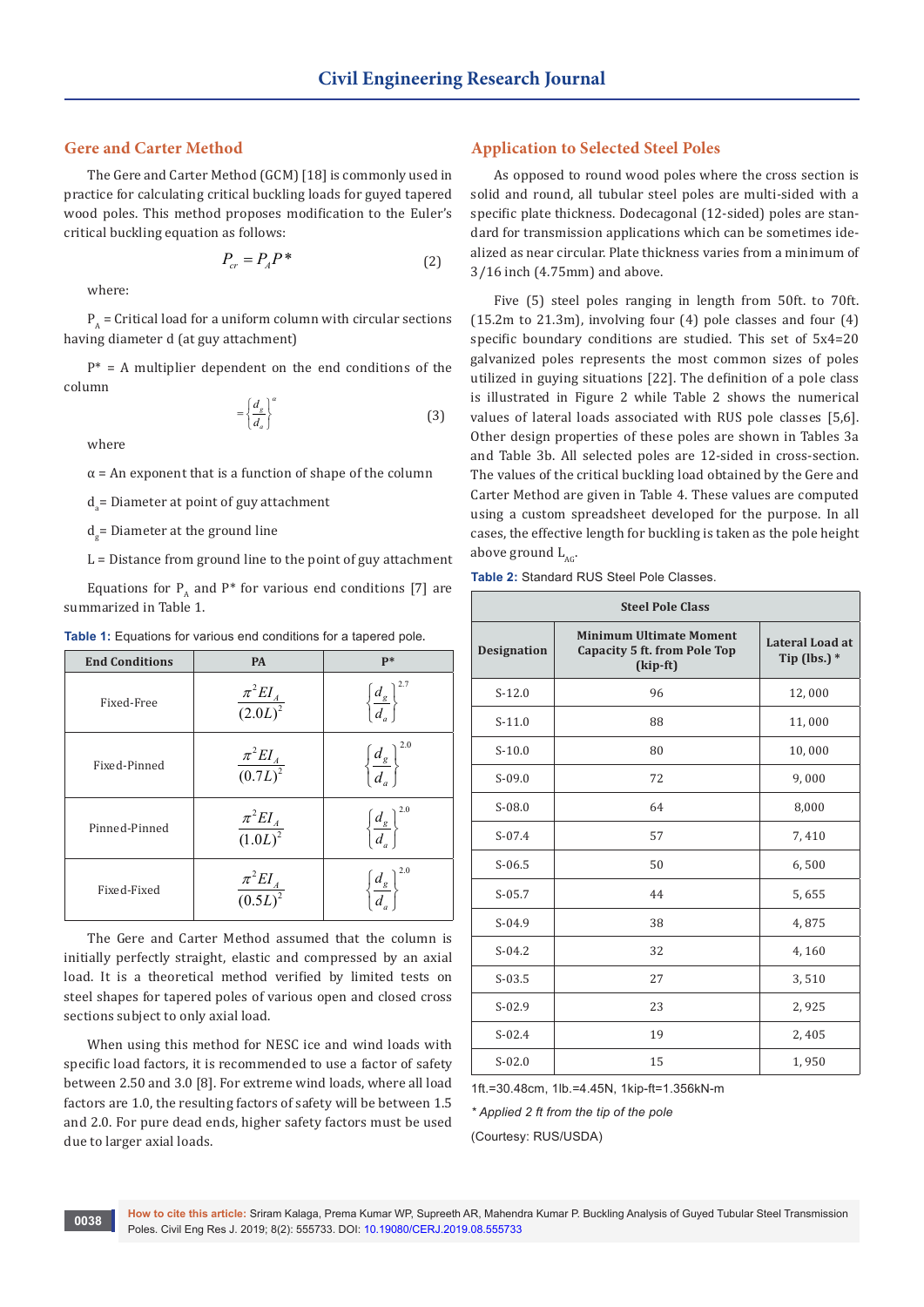

|  | Table 3a: Properties of Steel Poles: Standard Classes. |  |  |  |  |
|--|--------------------------------------------------------|--|--|--|--|
|--|--------------------------------------------------------|--|--|--|--|

| Pole Length,<br>L(f <sub>t</sub> ) | Pole<br>$Class*$ | <b>Embedment</b><br>$D_{\rm e}$ (ft) | <b>Pole Height Above</b><br>Ground, $L_{AG} = L - D_e$ (ft) | Diameter at<br>Top $d_a(in.)$ | <b>Pole Taper</b><br>(in/ft) | Diameter at<br>$GL de$ (in.) | <b>GL Moment Capacity M<sub>g</sub></b><br>(kip-ft) |
|------------------------------------|------------------|--------------------------------------|-------------------------------------------------------------|-------------------------------|------------------------------|------------------------------|-----------------------------------------------------|
| 50                                 | $S-04.9$         | 7                                    | 43                                                          | 8.69                          | 0.1767                       | 16.29                        | 199.0                                               |
| 50                                 | $S-04.2$         | $\overline{7}$                       | 43                                                          | 8.69                          | 0.15261                      | 15.25                        | 170.0                                               |
| 50                                 | $S-03.5$         | $\overline{7}$                       | 43                                                          | 8.69                          | 0.13233                      | 14.38                        | 143.0                                               |
| 50                                 | $S-02.9$         | $\overline{7}$                       | 43                                                          | 8.69                          | 0.1161                       | 13.68                        | 119.0                                               |
| 55                                 | $S-04.9$         | 7.5                                  | 47.5                                                        | 8.69                          | 0.1767                       | 17.08                        | 222.0                                               |
| 55                                 | $S-04.2$         | 7.5                                  | 47.5                                                        | 8.69                          | 0.15261                      | 15.94                        | 188.0                                               |
| 55                                 | $S-03.5$         | 7.5                                  | 47.5                                                        | 8.69                          | 0.13233                      | 14.98                        | 159.0                                               |
| 55                                 | $S-02.9$         | 7.5                                  | 47.5                                                        | 8.69                          | 0.1161                       | 14.20                        | 132.0                                               |
| 60                                 | $S-04.9$         | 8                                    | 52                                                          | 8.69                          | 0.1767                       | 17.88                        | 242.0                                               |
| 60                                 | $S-04.2$         | 8                                    | 52                                                          | 8.69                          | 0.15261                      | 16.63                        | 207.0                                               |
| 60                                 | $S-03.5$         | 8                                    | 52                                                          | 8.69                          | 0.13233                      | 15.57                        | 174.0                                               |
| 60                                 | $S-02.9$         | 8                                    | 52                                                          | 8.69                          | 0.1161                       | 14.73                        | 145.0                                               |
| 65                                 | $S-04.9$         | 8.5                                  | 56.5                                                        | 8.69                          | 0.1767                       | 18.67                        | 264.0                                               |
| 65                                 | $S-04.2$         | 8.5                                  | 56.5                                                        | 8.69                          | 0.15261                      | 17.31                        | 225.0                                               |
| 65                                 | $S-03.5$         | 8.5                                  | 56.5                                                        | 8.69                          | 0.13233                      | 16.17                        | 190.0                                               |
| 65                                 | $S-02.9$         | 8.5                                  | 56.5                                                        | 8.69                          | 0.1161                       | 15.25                        | 158.0                                               |
| 70                                 | $S-04.9$         | 9                                    | 61                                                          | 8.69                          | 0.1767                       | 19.47                        | 286.0                                               |
| 70                                 | $S-04.2$         | 9                                    | 61                                                          | 8.69                          | 0.15261                      | 18.00                        | 244.0                                               |
| 70                                 | $S-03.5$         | 9                                    | 61                                                          | 8.69                          | 0.13233                      | 16.76                        | 205.0                                               |
| 70                                 | $S-02.9$         | 9                                    | 61                                                          | 8.69                          | 0.1161                       | 15.77                        | 171.0                                               |

**How to cite this article:** Sriram Kalaga, Prema Kumar WP, Supreeth AR, Mahendra Kumar P. Buckling Analysis of Guyed Tubular Steel Transmission Poles. Civil Eng Res J. 2019; 8(2): 555733. DOI: [10.19080/CERJ.2019.08.555733](http://dx.doi.org/10.19080/CERJ.2019.08.555733)<br>Poles. Civil Eng Res J. 2019; 8(2): 555733. DOI: 10.19080/CERJ.2019.08.555733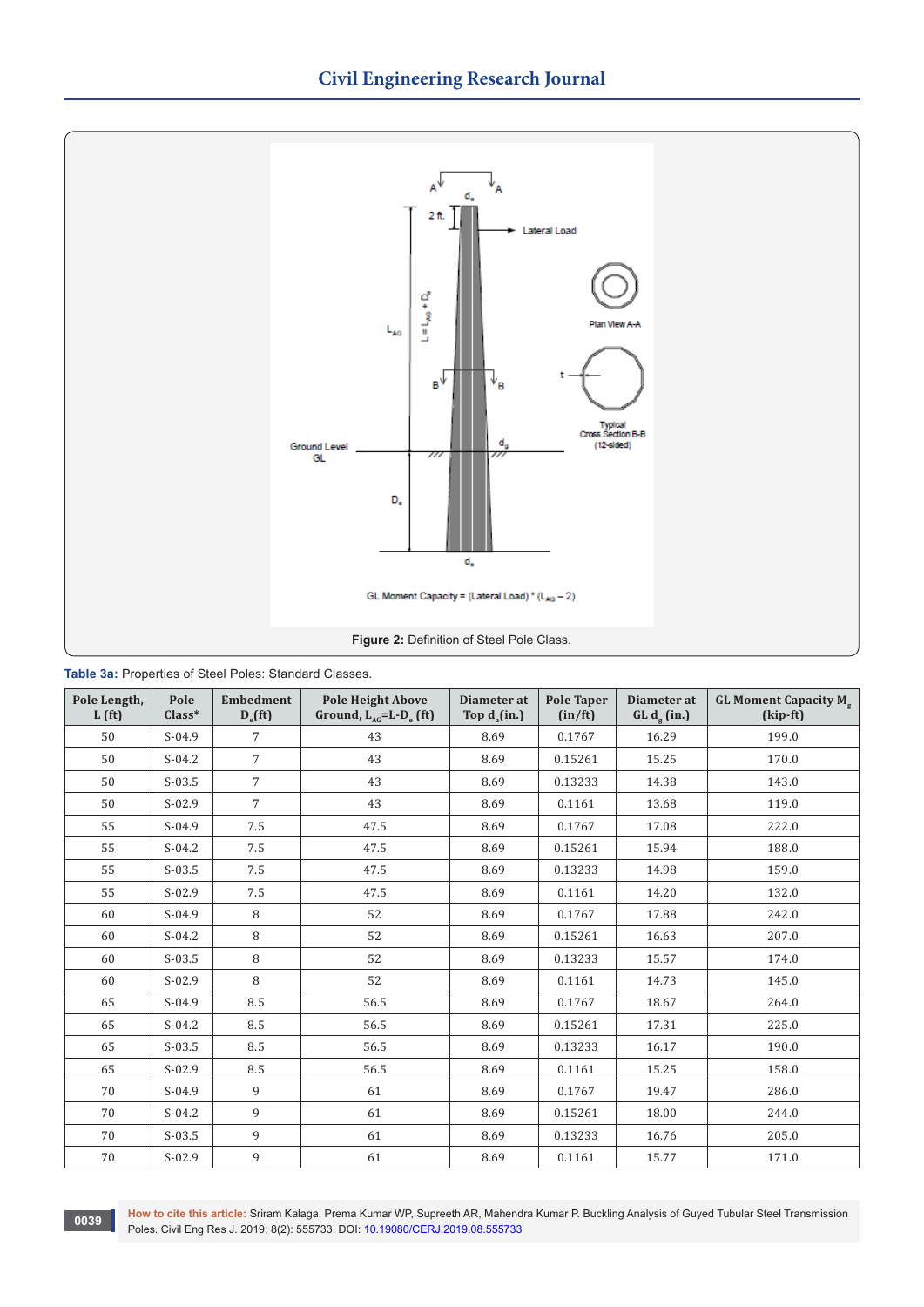| <b>Shape</b> | <b>Cross Section</b><br>Area, A | <b>Moment of</b><br>Inertia, I | Radius of<br>Gyration, r | Angle $\alpha$ | Maximum Q/It | Maximum C/J                                      | <b>Flat Width of</b><br>Face, $w^*$ |
|--------------|---------------------------------|--------------------------------|--------------------------|----------------|--------------|--------------------------------------------------|-------------------------------------|
|              | 3.14 Dt                         | $0.393 D^{3}t$                 | $0.354$ D                | N/A            | 0.637/Dt     | $0.637$ (D+t)/D <sup>3</sup> t<br>$\eta = 0.500$ | N/A                                 |
| 12           | 3.22 Dt                         | 0.411 D <sup>3</sup> t         | 0.358 <sub>D</sub>       | $15^{\circ}$   | 0.631/Dt     | 0.622 (D+t)/ $D^3$ t<br>$\eta = 0.518$           | $0.268(D-9t)$                       |

#### **Table 3b:** Steel Shapes and Geometric Properties.

D= mean diameter, D<sub>o</sub>- t

 $\mathsf{D}_\circ$ = outside diameter, across flats (for polygonal sections)

t = thickness

 $\alpha$  = angle between x-axis and corner of the polygon

 $\mathsf{C}_\mathsf{x}$  and  $\mathsf{C}_\mathsf{y}$  = distance from y and x axes to point

J = polar moment of inertia

Q/It = value for determining maximum flexural shear stress

C/J = value for determining maximum torsional shear stress

C<sub>x</sub> = η (D+t) cos(α) C<sub>y</sub>= η (D+t) sin(α) \*Bending Radius assumed as 4t.

**Table 4:** Failure Loads by Gere-Carter Method (kips).

| Pole No        | Pole Length, $L_{AG}/L$ * (ft.) | <b>Pole Class</b> | <b>Fixed-Free</b> | <b>Fixed-Pinned</b> | <b>Pinned-Pinned</b> | <b>Fixed-Fixed</b> |
|----------------|---------------------------------|-------------------|-------------------|---------------------|----------------------|--------------------|
| $\mathbf{1}$   | 43/50                           | $S-04.9$          | 45.1              | 273.3               | 132.9                | 539.7              |
| 2              |                                 | $S-04.2$          | 39.3              | 253.5               | 117.1                | 478.6              |
| 3              |                                 | $S-03.5$          | 36.4              | 233.8               | 111                  | 437.8              |
| $\overline{4}$ |                                 | $S-02.9$          | 32.7              | 207.8               | 101.8                | 407.3              |
| 5              |                                 | $S-04.9$          | 41.7              | 245.2               | 118.9                | 465.6              |
| 6              | 47.5/55                         | $S-04.2$          | 34.5              | 218.0               | 103.5                | 422.2              |
| $\overline{7}$ |                                 | $S-03.5$          | 32.2              | 202.7               | 93.5                 | 382.2              |
| 8              |                                 | $S-02.9$          | 29.8              | 181.4               | 88.5                 | 358.8              |
| 9              | 52/60                           | $S-04.9$          | 39.8              | 222.4               | 105.5                | 426.1              |
| 10             |                                 | $S-04.2$          | 32.8              | 195.4               | 93.0                 | 377.4              |
| 11             |                                 | $S-03.5$          | 28.4              | 177.6               | 82.2                 | 344                |
| 12             |                                 | $S-02.9$          | 25.8              | 164.1               | 76.9                 | 314.7              |
| 13             |                                 | $S-04.9$          | 37.1              | 201.0               | 95.5                 | 395.2              |
| 14             | 56.5/65                         | $S-04.2$          | 32.0              | 176.9               | 85.8                 | 346.8              |
| 15             |                                 | $S-03.5$          | 26.1              | 158.3               | 76.1                 | 305.5              |
| 16             |                                 | $S-02.9$          | 22.8              | 146.8               | 67.8                 | 277.2              |
| 17             |                                 | $S-04.9$          | 34.0              | 182.3               | 86.5                 | 357.2              |
| 18             |                                 | $S-04.2$          | 29.7              | 164.7               | 76.7                 | 309.7              |
| 19             | 61/70                           | $S-03.5$          | 24.6              | 145.1               | 68.8                 | 277.3              |
| $20\,$         |                                 | $S-02.9$          | 21.7              | 130.6               | 61.2                 | 253.0              |

\*See Figure 2 and Table 3 for definition for  $L_{AG}$ .

1ft. = 0.3048m, 1kip = 4.45kN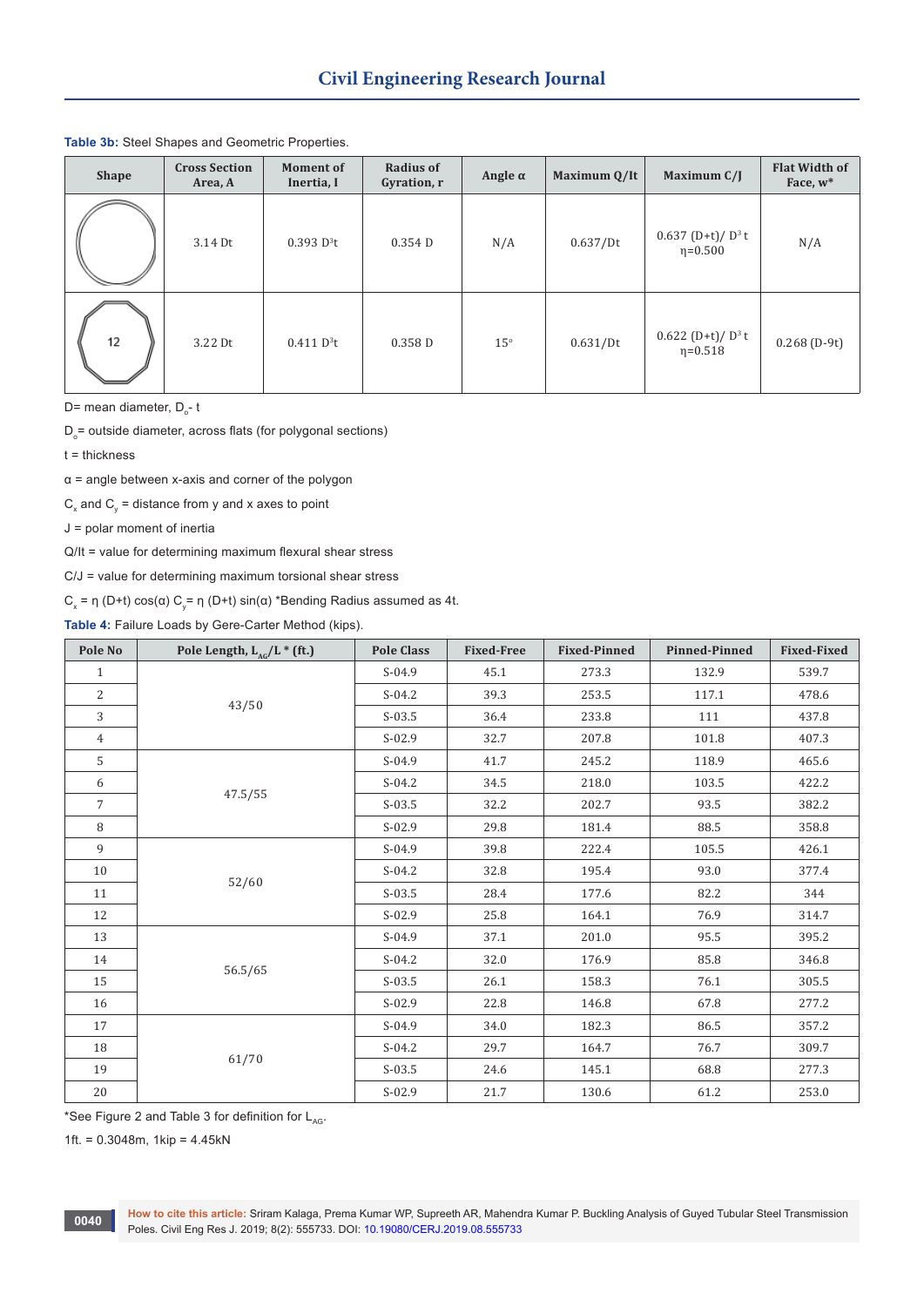#### **Buckling Analysis using FEM**

In the present study, ANSYS software [23] is used to perform linear or classical finite element buckling analysis of tapered wood poles. The finite element used is a Beam-188 element that has two end nodes with 3 translational and 3 rotational degrees of freedom at each node. This element is based on Timoshenko beam theory, includes shear deformation effects, well-suited for both linear/non-linear applications and flexural, lateral and torsional stability (using Eigenvalue buckling) problems. All FE models are planar beam-columns in the X-Z plane with movement out-of-plane restrained (see Figure 1e).

#### **Convergence study**

A convergence study was made to determine the number of elements which yields accurate results. A tapered steel pole was discretized using uniform, two-node Beam 188 elements. The results are provided in Table 5 for fixed-free end conditions, indicating that 13 elements would give sufficiently accurate result for buckling load. Hence, in all further work in this paper, a finite element model having 13 elements is used. (In comparison, Peabody & Wekezer [19] used 14 equal length beam elements in their FE studies).

**Table 5:** Results of convergence study.

| No. | <b>No. of Elements</b> | <b>Critical Load (kips)</b> |
|-----|------------------------|-----------------------------|
|     |                        | 38.451                      |
|     |                        | 45.28                       |

| 3              | 3              | 47.309 |
|----------------|----------------|--------|
| $\overline{4}$ | $\overline{4}$ | 48.059 |
| 5              | 5              | 48.37  |
| 6              | 6              | 48.59  |
| 7              | 7              | 48.672 |
| 8              | 8              | 48.769 |
| 9              | 9              | 48.804 |
| 10             | 10             | 48.836 |
| 11             | 11             | 48.858 |
| 12             | 12             | 48.886 |
| 13             | 13             | 48.892 |

Note: 50ft. Class S-04.9 Pole

 $L_{AG}$  =43 ft. (13.11m)

 $d_0 = 8.69$ in. (22.07cm)

 $d<sub>c</sub>$  = 16.29in. (41.38cm)

E =29\*10<sup>6</sup>psi (199.81\*10<sup>6</sup>kPa)

1inch = 2.54cm, 1ft. = 0.3048m, 1kip = 4.45kN, 1psi = 6.89kPa

#### **Buckling loads from FEM**

The adopted FE idealization is shown in Figure 3. To maintain consistency with the GCM, the effective length of the pole FE model is taken as the pole height above ground,  $L_{AC}$ . Table 6 gives the critical buckling loads obtained by ANSYS for the 20 steel poles.



**How to cite this article:** Sriram Kalaga, Prema Kumar WP, Supreeth AR, Mahendra Kumar P. Buckling Analysis of Guyed Tubular Steel Transmission **POLES RESEARCE:** Shram Kalaga, Prema Kumar WP, Supreeth AR, Mahend<br>Poles. Civil Eng Res J. 2019; 8(2): 555733. DOI: [10.19080/CERJ.2019.08.555733](http://dx.doi.org/10.19080/CERJ.2019.08.555733)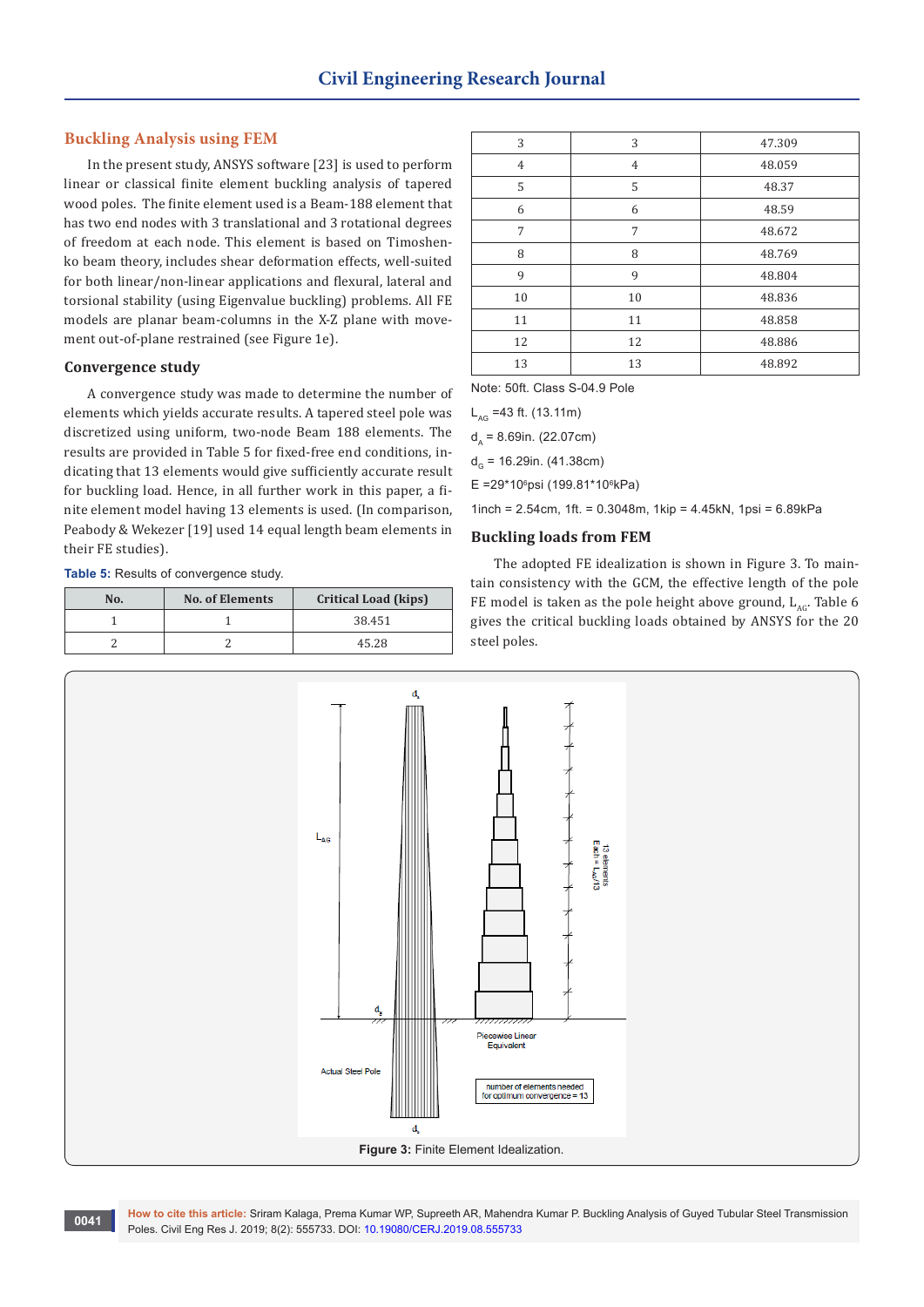| Pole No        | Pole Length, $L_{AG}/L^*$ (ft.) | <b>Pole Class</b> | <b>Fixed-Free</b> | <b>Fixed-Pinned</b> | <b>Pinned-Pinned</b> | <b>Fixed-Fixed</b> |
|----------------|---------------------------------|-------------------|-------------------|---------------------|----------------------|--------------------|
| $\mathbf{1}$   | 43/50                           | $S-04.9$          | 48.9              | 276.4               | 136.3                | 537                |
| 2              |                                 | $S-04.2$          | 42.5              | 249.4               | 122.6                | 485.4              |
| 3              |                                 | $S-03.5$          | 37.4              | 226.9               | 111.2                | 207.5              |
| $\overline{4}$ |                                 | $S-02.9$          | 33.6              | 209.3               | 103.1                | 409                |
| 5              |                                 | $S-04.9$          | 44.4              | 244.9               | 120.7                | 476.4              |
| 6              | 47.5/55                         | $S-04.2$          | 38.3              | 218.6               | 108                  | 426.9              |
| $\overline{7}$ |                                 | $S-03.5$          | 33.5              | 198.1               | 97.7                 | 386.5              |
| 8              |                                 | $S-02.9$          | 29.9              | 182.1               | 89.7                 | 355                |
| 9              | 52/60                           | $S-04.9$          | 40.8              | 219.3               | 108.5                | 429.2              |
| 10             |                                 | $S-04.2$          | 35                | 195.4               | 96.5                 | 382                |
| 11             |                                 | $S-03.5$          | 30.4              | 175.9               | 86.8                 | 343.8              |
| 12             |                                 | $S-02.9$          | 27                | 161.1               | 79.4                 | 314.6              |
| 13             |                                 | $S-04.9$          | 38                | 199.2               | 98.7                 | 388.7              |
| 14             |                                 | $S-04.2$          | 32.3              | 176.5               | 87.3                 | 346                |
| 15             | 56.5/65                         | $S-03.5$          | 27.9              | 158.3               | 78.2                 | 310.1              |
| 16             |                                 | $S-02.9$          | 24.6              | 144.3               | 71.1                 | 280.9              |
| 17             |                                 | $S-04.9$          | 35.6              | 183                 | 90.8                 | 357.3              |
| 18             |                                 | $S-04.2$          | 30.1              | 161.3               | 79.8                 | 314.6              |
| 19             | 61/70                           | $S-03.5$          | 25.9              | 144                 | 71.1                 | 280.9              |
| $20\,$         |                                 | $S-02.9$          | 22.7              | 130.7               | 64.4                 | 256.2              |

**Table 6:** Failure loads by linear buckling analysis (kips).

\* See Figure 2 and Table 3 for definition for  $L_{AC}$ .

1ft. =  $0.3048$ m. 1kip =  $4.45kN$ 

# **Comparison of Results and Discussion**

The critical buckling loads obtained by Gere and Carter Method (Table 4) and linear FE buckling analysis (Table 6) are compared and the computed percentage discrepancy is shown in Table 7. There is excellent agreement between the two sets of values. From the table, it is observed that the discrepancy is minimum in the case of fixed-fixed end condition and maximum for fixed-free end condition. The maximum value of percentage discrepancy is 8.51 for the fixed-free end condition. The average % discrepancy values for the four boundary conditions investigated were  $+4.73$ ,  $-0.69$ ,  $+3.30$  and  $+0.62$ , respectively. The main inference that can be drawn – pending validation with full-scale testing–is that the Gere and Carter Method is adequate for calculating nominal buckling loads, subject to application of factor of safety. Laboratory testing will help establish what rational factors of safety are needed for various loading situations.

**Table 7:** Comparison of Failure Loads (Gere-Carter Method vs Linear Buckling Analysis).

| <b>Percentage Discrepancy</b> |                                |                   |                   |                     |                      |                    |  |
|-------------------------------|--------------------------------|-------------------|-------------------|---------------------|----------------------|--------------------|--|
| Pole No                       | Pole Length, $L_{AC}/L$ *(ft.) | <b>Pole Class</b> | <b>Fixed-Free</b> | <b>Fixed-Pinned</b> | <b>Pinned-Pinned</b> | <b>Fixed-Fixed</b> |  |
| $\mathbf{1}$                  |                                | $S-04.9$          | 8.51              | 1.14                | 2.55                 | $-0.49$            |  |
| 2                             | 43/50                          | $S-04.2$          | 7.95              | $-1.62$             | 4.67                 | 1.42               |  |
| 3                             |                                | $S-03.5$          | 2.67              | $-2.92$             | 0.23                 | 0.59               |  |
| $\overline{4}$                |                                | $S-02.9$          | 2.84              | 0.72                | 1.21                 | 0.41               |  |
| 5                             |                                | $S-04.9$          | 6.31              | $-0.12$             | 1.49                 | 2.31               |  |
| 6                             |                                | $S-04.2$          | 6.96              | 0.31                | 4.33                 | 1.11               |  |
| $7\overline{ }$               | 47.5/55                        | $S-03.5$          | 3.94              | $-2.23$             | 4.52                 | 1.13               |  |
| 8                             |                                | $S-02.9$          | 0.15              | 0.39                | 1.39                 | $-1.06$            |  |
| 9                             |                                | $S-04.9$          | 2.7               | $-1.41$             | 2.9                  | 0.72               |  |
| 10                            | 52/60                          | $S-04.2$          | 6.61              | $-0.01$             | 3.83                 | 1.22               |  |
| 11                            |                                | $S-03.5$          | 7.08              | $-0.95$             | 5.63                 | $-0.05$            |  |
| 12                            |                                | $S-02.9$          | 4.32              | $-1.85$             | 3.14                 | $-0.04$            |  |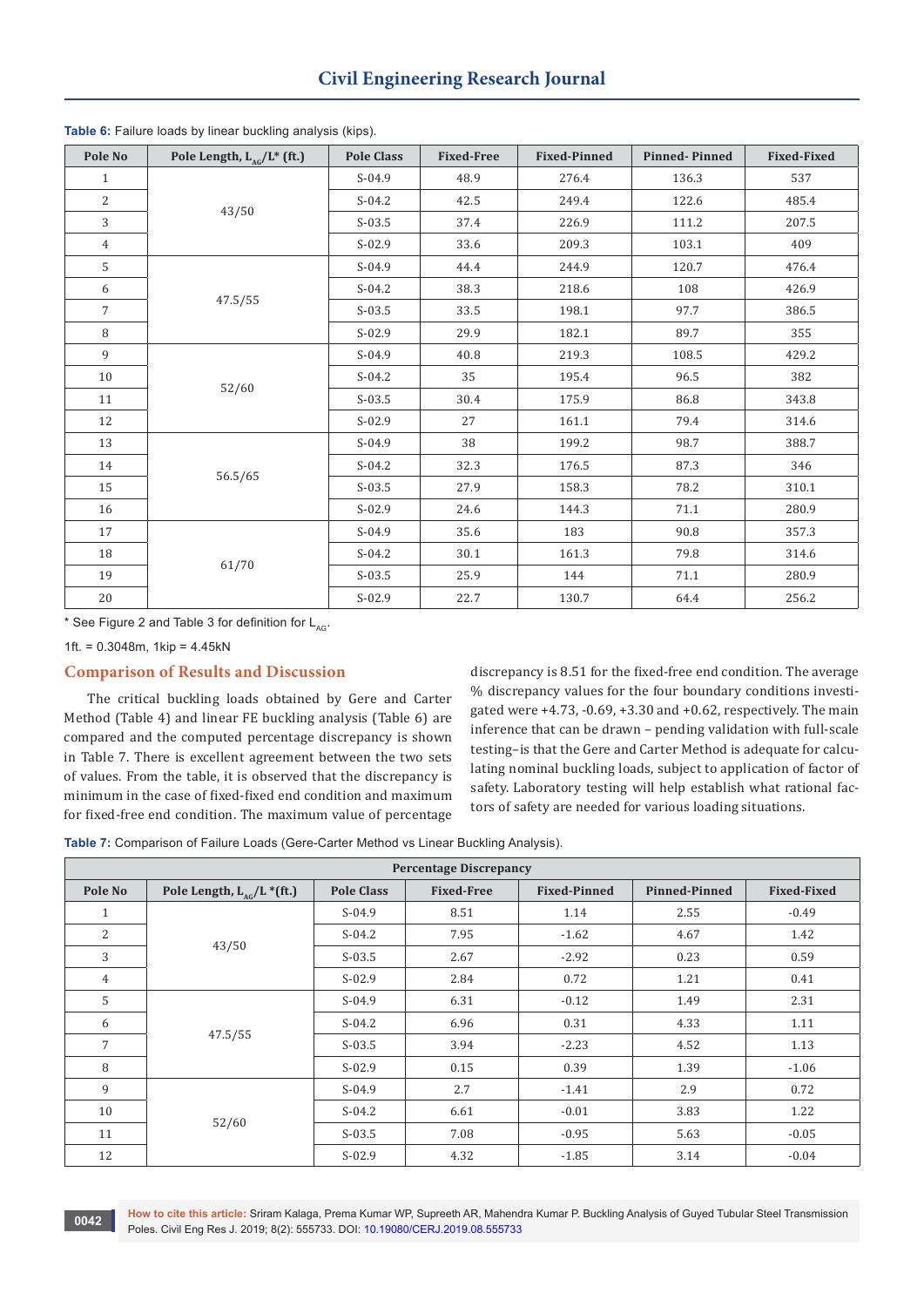# **Civil Engineering Research Journal**

| 13 |                  | $S-04.9$ | 2.36    | $-0.92$ | 3.28 | $-1.63$ |
|----|------------------|----------|---------|---------|------|---------|
| 14 | 56.5/65<br>61/70 | $S-04.2$ | 0.93    | $-0.24$ | 1.7  | $-0.22$ |
| 15 |                  | $S-03.5$ | 6.96    | 0.01    | 2.72 | $1.5\,$ |
| 16 |                  | $S-02.9$ | 8.07    | $-1.7$  | 4.85 | 1.33    |
| 17 |                  | $S-04.9$ | 4.94    | 0.4     | 4.89 | 0.01    |
| 18 |                  | $S-04.2$ | 1.61    | $-2.04$ | 4.14 | 1.59    |
| 19 |                  | $S-03.5$ | 5.11    | $-0.78$ | 3.3  | 1.3     |
| 20 |                  | $S-02.9$ | 4.65    | 0.04    | 5.24 | 1.25    |
|    |                  | Average  | $+4.73$ | $-0.69$ | 3.30 | $+0.62$ |

Peabody & Wekezer [19] obtained similar results for their FE analysis of an 80ft. (24.4m) - long wood pole where they compared FE results with those of Gere and Carter. The % discrepancy values for the same four boundary conditions were + 4.43, -1.74, -0.35 and +0.36, respectively. The paper recommended GCM for calculating buckling strength of transmission and distribution poles; but suggested performing a series of full-scale tests to validate GCM.

# the fixed-free  $(k=2)$  and fixed-pinned  $(k=0.7)$ . Therefore, these two situations may be treated as lower and lower bounds related to the buckling capacity. It is possible to obtain a value in-between these two bounds as a design reference.

Figures 4-8 show the buckling capacities bounds – and their mean values–for the 20 poles considered in the study. For example, the mean value of buckling strength for a 60 ft. Class S-04.2 pole is 114.1 kips (507.7kN). Assuming a factor of safety of 2.0, the allowable buckling load on the pole is 114.1/2=57.05kips (253.9kN). This value may be used as a design reference while checking buckling [24].

## **Upper and Lower Bounds of Buckling Capacities**

As stated earlier, it is generally believed that the overall effective boundary conditions for a guyed pole may be between



**How to cite this article:** Sriram Kalaga, Prema Kumar WP, Supreeth AR, Mahendra Kumar P. Buckling Analysis of Guyed Tubular Steel Transmission **POLES RESEARCE:** Shram Kalaga, Prema Kumar WP, Supreeth AR, Mahend<br>Poles. Civil Eng Res J. 2019; 8(2): 555733. DOI: [10.19080/CERJ.2019.08.555733](http://dx.doi.org/10.19080/CERJ.2019.08.555733)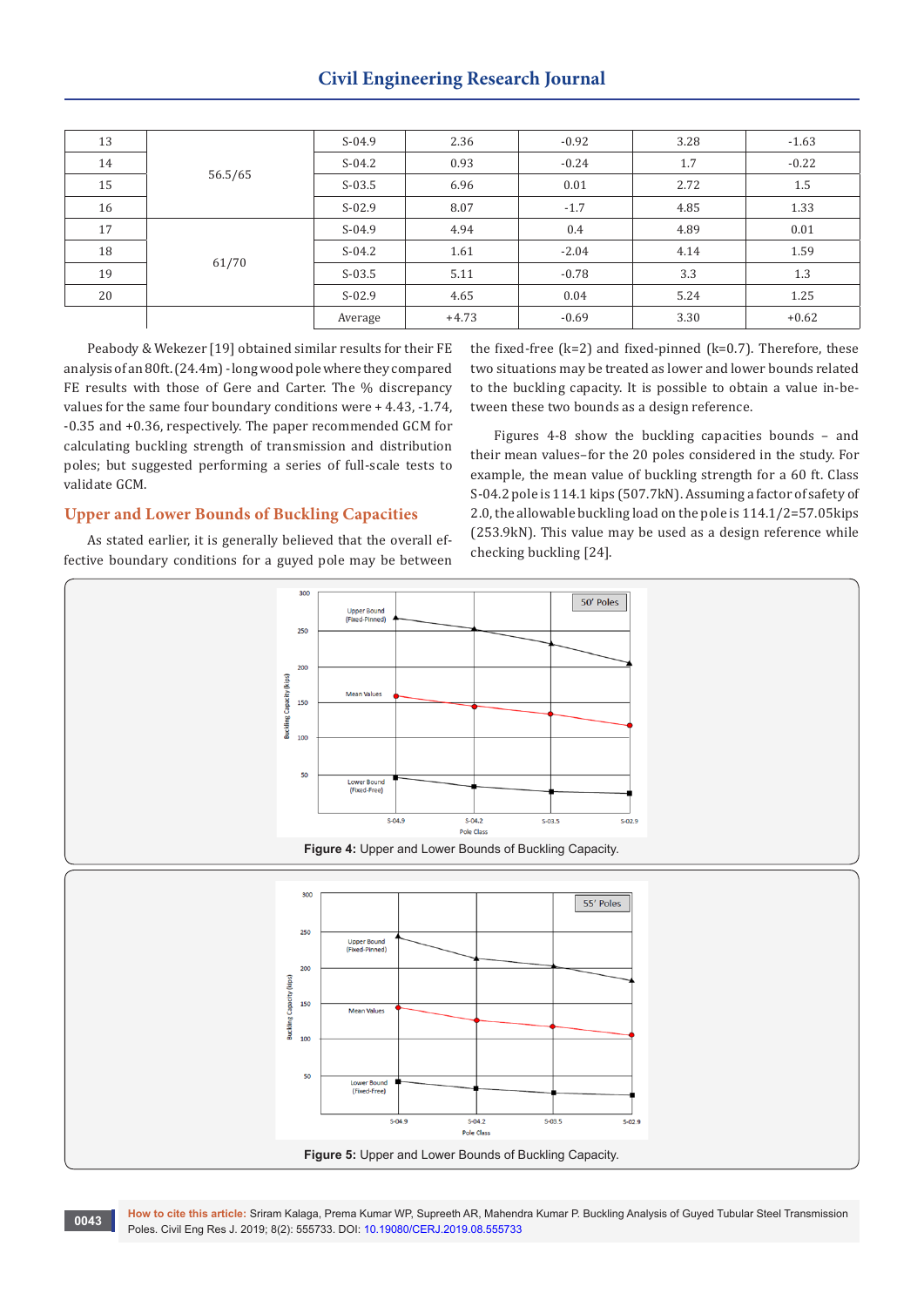





**How to cite this article:** Sriram Kalaga, Prema Kumar WP, Supreeth AR, Mahendra Kumar P. Buckling Analysis of Guyed Tubular Steel Transmission **Poles. Civil Eng Res J. 2019; 8(2): 555733. DOI: [10.19080/CERJ.2019.08.555733](http://dx.doi.org/10.19080/CERJ.2019.08.555733)**<br>Poles. Civil Eng Res J. 2019; 8(2): 555733. DOI: 10.19080/CERJ.2019.08.555733